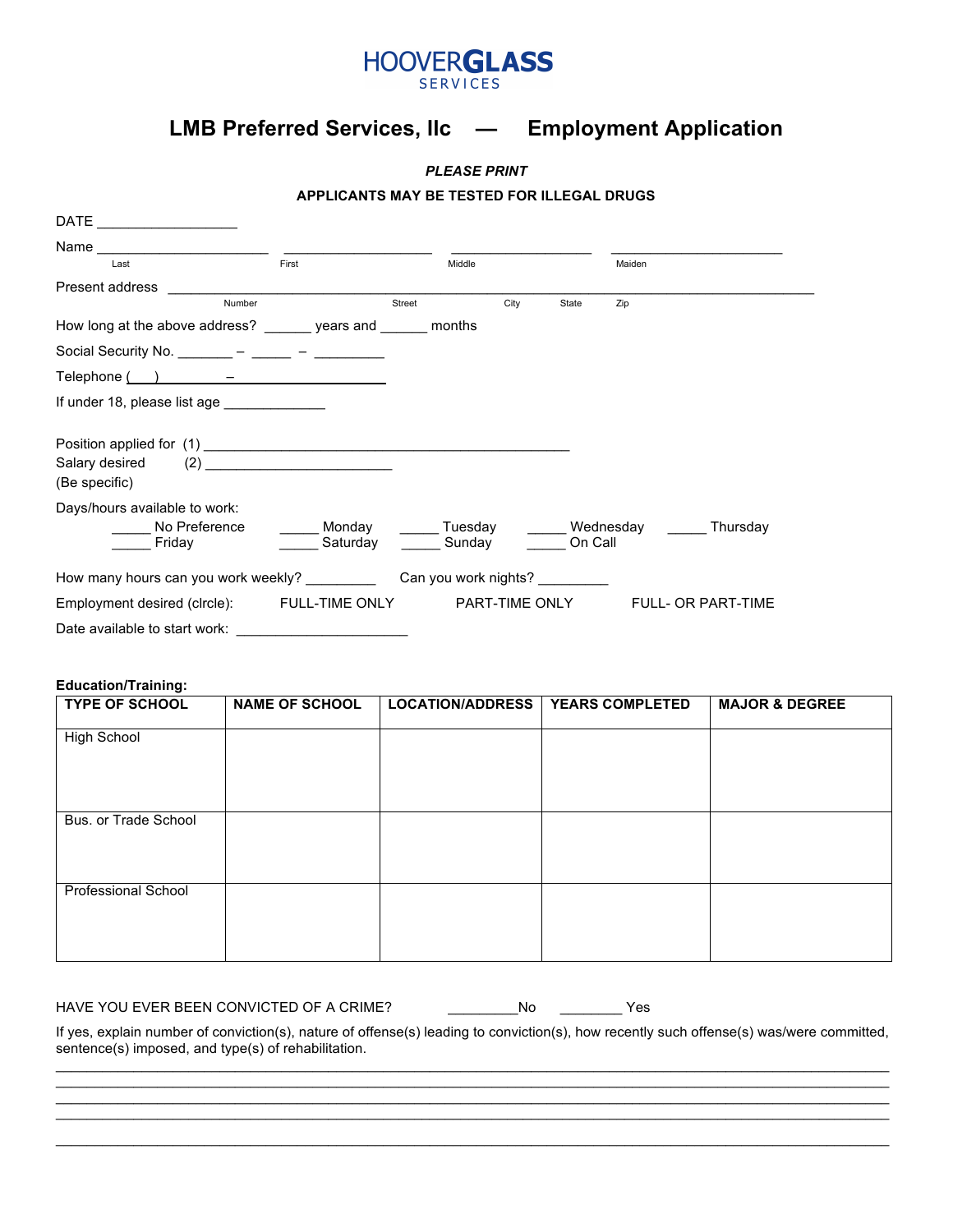# **LMB Preferred Services, llc — Employment Application** *Page 2*

## *PLEASE PRINT*

| DO YOU HAVE A DRIVER'S LICENSE? Yes                                                                                                                                                                                                                                                      | ______________ No |                     |    |                                                                                                                      |  |
|------------------------------------------------------------------------------------------------------------------------------------------------------------------------------------------------------------------------------------------------------------------------------------------|-------------------|---------------------|----|----------------------------------------------------------------------------------------------------------------------|--|
| What is your means of transportation to work? __________________________________                                                                                                                                                                                                         |                   |                     |    |                                                                                                                      |  |
| Expiration date                                                                                                                                                                                                                                                                          |                   |                     |    |                                                                                                                      |  |
| Have you had any accidents during the past three years?                                                                                                                                                                                                                                  |                   | $\frac{\ }{\ }$ Yes |    | No                                                                                                                   |  |
| If Yes, How many? ________<br>Have you had any moving violations during the past three years?                                                                                                                                                                                            |                   | <b>Example ST</b>   |    | No                                                                                                                   |  |
| If Yes, How many? ________                                                                                                                                                                                                                                                               |                   |                     |    |                                                                                                                      |  |
| Please list two references other than relatives or previous employers.                                                                                                                                                                                                                   |                   |                     |    |                                                                                                                      |  |
| Name<br><u> 1980 - Johann John Stone, markin fizik eta idazlea (</u>                                                                                                                                                                                                                     |                   | Name                |    | <u> 2000 - Jan James James James James James James James James James James James James James James James James J</u> |  |
|                                                                                                                                                                                                                                                                                          |                   |                     |    |                                                                                                                      |  |
| Company companies are all the companies of the companies of the companies of the companies of the companies of the companies of the companies of the companies of the companies of the companies of the companies of the compa                                                           |                   |                     |    |                                                                                                                      |  |
|                                                                                                                                                                                                                                                                                          |                   |                     |    |                                                                                                                      |  |
|                                                                                                                                                                                                                                                                                          |                   |                     |    | <u> 1989 - Johann John Stein, markin fan it ferstjer fan de Amerikaanske kommunister fan it ferstjer fan it fers</u> |  |
| An application form sometimes makes it difficult for an individual to adequately summarize a complete background. Use the space<br>below to summarize any additional information necessary to describe your full qualifications for the specific position for which you are<br>applying. |                   |                     |    |                                                                                                                      |  |
|                                                                                                                                                                                                                                                                                          |                   |                     |    |                                                                                                                      |  |
|                                                                                                                                                                                                                                                                                          |                   |                     |    |                                                                                                                      |  |
|                                                                                                                                                                                                                                                                                          |                   |                     |    |                                                                                                                      |  |
|                                                                                                                                                                                                                                                                                          |                   |                     |    |                                                                                                                      |  |
| <b>Military</b>                                                                                                                                                                                                                                                                          |                   |                     |    |                                                                                                                      |  |
| HAVE YOU EVER BEEN IN THE ARMED FORCES?                                                                                                                                                                                                                                                  |                   | Yes                 | No |                                                                                                                      |  |
| ARE YOU NOW A MEMBER OF THE NATIONAL GUARD?                                                                                                                                                                                                                                              |                   | Yes                 | No |                                                                                                                      |  |
| Specialty and the state of the state of the state of the state of the state of the state of the state of the state of the state of the state of the state of the state of the state of the state of the state of the state of                                                            |                   | Date Entered        |    | Discharge Date                                                                                                       |  |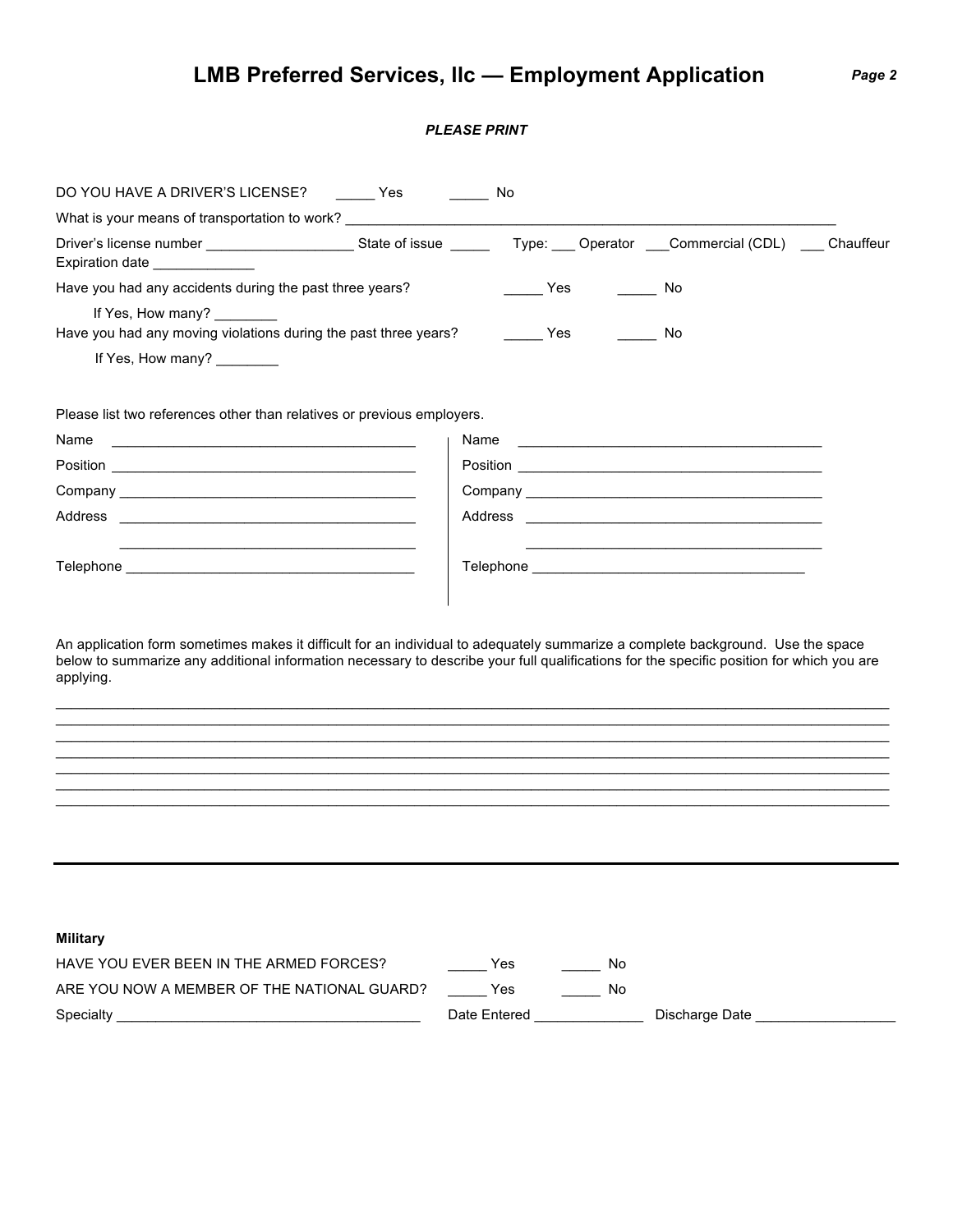# **LMB Preferred Services, llc — Employment Application** *Page 3*

### *PLEASE PRINT*

| <b>Work Experience</b>                                                                                                                                                                                                                            |
|---------------------------------------------------------------------------------------------------------------------------------------------------------------------------------------------------------------------------------------------------|
| Please list your work experience for the past five years beginning with your most recent job held.<br>If you were self-employed, give firm name. Attach additional sheets if necessary.                                                           |
| Did you complete this application yourself<br>and the set of the Yes<br>____________ No                                                                                                                                                           |
|                                                                                                                                                                                                                                                   |
| $History - (list most recent first)$                                                                                                                                                                                                              |
|                                                                                                                                                                                                                                                   |
|                                                                                                                                                                                                                                                   |
| Start \$ __________ per hour / Final \$ _________ per hour<br>Pay or salary                                                                                                                                                                       |
|                                                                                                                                                                                                                                                   |
|                                                                                                                                                                                                                                                   |
| List the jobs you held, duties performed, skills used or learned, advancements or promotions while you worked at this company.                                                                                                                    |
| May we contact your present employer?<br><b>Paradox</b><br>in No                                                                                                                                                                                  |
| Address and the contract of the contract of the contract of the contract of the contract of the contract of the contract of the contract of the contract of the contract of the contract of the contract of the contract of th                    |
|                                                                                                                                                                                                                                                   |
| Pay or salary Start \$ _________ per hour / Final \$ ________ per hour<br>City, State, Zip Code _________<br>Phone number<br><u> La Carlo Carlo Carlo Carlo Carlo Carlo Carlo Carlo Carlo Carlo Carlo Carlo Carlo Carlo Carlo Carlo Carlo Car</u> |
| Your last job title<br><u> 1989 - Johann Stein, mars an de Francisco Barbara (</u>                                                                                                                                                                |
|                                                                                                                                                                                                                                                   |
| List the jobs you held, duties performed, skills used or learned, advancements or promotions while you worked at this company.                                                                                                                    |
| May we contact this past employer?<br>Yes<br>No                                                                                                                                                                                                   |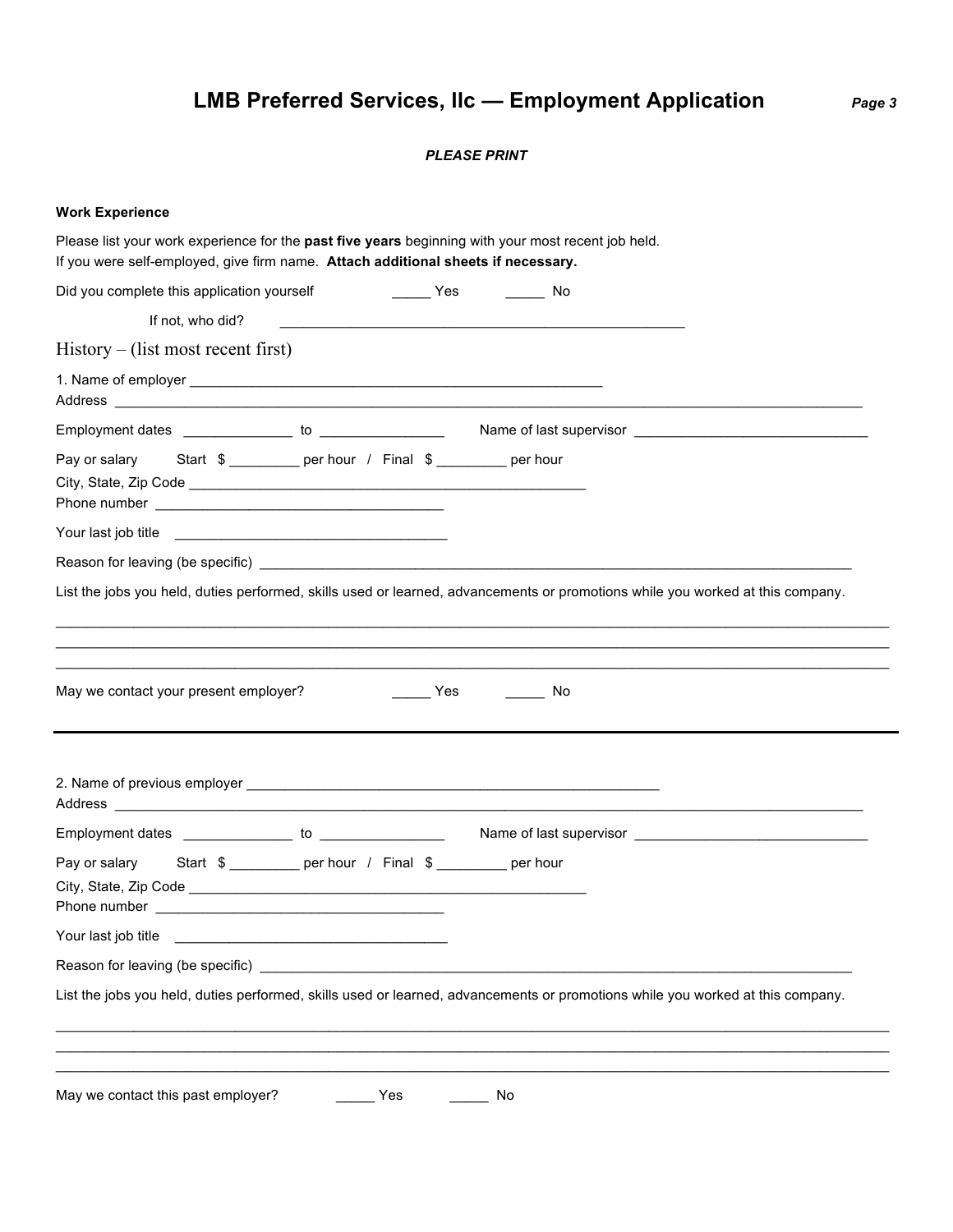| Employment dates ________________ to ________________                                                                                                                                                                                |                                                                                           |                                                                                                                                |
|--------------------------------------------------------------------------------------------------------------------------------------------------------------------------------------------------------------------------------------|-------------------------------------------------------------------------------------------|--------------------------------------------------------------------------------------------------------------------------------|
| Pay or salary                                                                                                                                                                                                                        | Start \$ ___________ per hour / Final \$ _________ per hour                               |                                                                                                                                |
| Your last job title <u>expression of the set of the set of the set of the set of the set of the set of the set of the set of the set of the set of the set of the set of the set of the set of the set of the set of the set of </u> |                                                                                           |                                                                                                                                |
|                                                                                                                                                                                                                                      |                                                                                           |                                                                                                                                |
|                                                                                                                                                                                                                                      |                                                                                           | List the jobs you held, duties performed, skills used or learned, advancements or promotions while you worked at this company. |
| May we contact this past employer?                                                                                                                                                                                                   | $\rule{1em}{0.15mm}$ Yes                                                                  | No                                                                                                                             |
|                                                                                                                                                                                                                                      |                                                                                           |                                                                                                                                |
|                                                                                                                                                                                                                                      |                                                                                           |                                                                                                                                |
|                                                                                                                                                                                                                                      |                                                                                           |                                                                                                                                |
|                                                                                                                                                                                                                                      |                                                                                           |                                                                                                                                |
|                                                                                                                                                                                                                                      | the control of the control of the control of the control of the control of the control of |                                                                                                                                |
| Pay or salary Start \$ __________ per hour / Final \$ _________ per hour<br>Your last job title                                                                                                                                      |                                                                                           |                                                                                                                                |
|                                                                                                                                                                                                                                      |                                                                                           | List the jobs you held, duties performed, skills used or learned, advancements or promotions while you worked at this company. |
|                                                                                                                                                                                                                                      |                                                                                           |                                                                                                                                |
|                                                                                                                                                                                                                                      |                                                                                           |                                                                                                                                |

## **Occupational Skills**

- Properly uses and maintains tools and equipment both those owned by self or company
- Organizes work, communicates clearly, both verbally and in written form
- Performs routine activities as required per daily assignments
- Behave in a respectable manner, focus on task at hand and with quality efforts

**To achieve acceptable results, accurate measuring is critical.**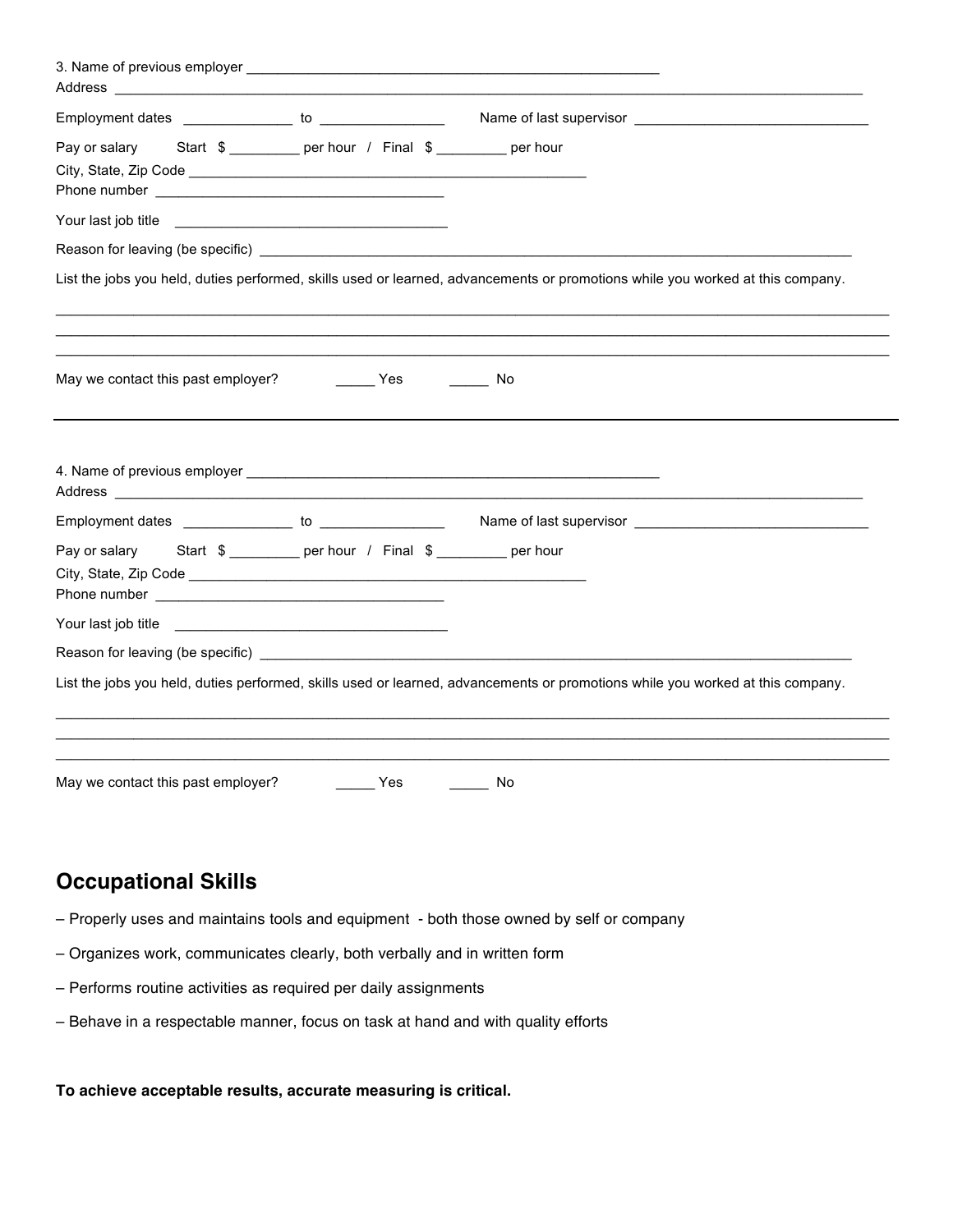# Ruler/Measurement Quiz

Ruler is enlarged - not actual size.

Fill in the numbers on the ruler and then specify the fractions marked A. thru J.



# Trade Tools

Many tools are provided, but to properly perform job duties, you are responsible to provide the following: **Glaziers / Installers:**

| Multi-Piece Screwdriver Set    | Hex Key Set                                |
|--------------------------------|--------------------------------------------|
| <b>Glass Cutter</b>            | <b>Utility Knife</b>                       |
| Putty Knife, 5-in-1            | <b>Crescent Wrench</b>                     |
| <b>Pliers</b>                  | <b>Combination File</b>                    |
| <b>Wrench Set</b>              | Countersink Set (commercial glaziers only) |
| Scrape N' Pry Bar / Jimmy tool | Center Punch                               |
| Drill                          | Hacksaw                                    |
| Measure Tape Ruler             | <b>Nut Driver Kit</b>                      |
| <b>Cutting Pliers</b>          | Snips                                      |
| <b>Wire Vise Grips</b>         | Hammer                                     |
| Caulk Gun                      | Socket Set                                 |
|                                |                                            |

## **Helpers/Apprentices:**

Multi- Piece Screwdriver Set Putty Knife, 5-in-1 Pliers Scrape N' Pry Bar / Jimmy tool Drill Measure Tape Ruler

Hex Key Set Utility Knife Slip Joint Pliers Hacksaw Nut Driver Kit Hammer Socket Set Caulk Gun